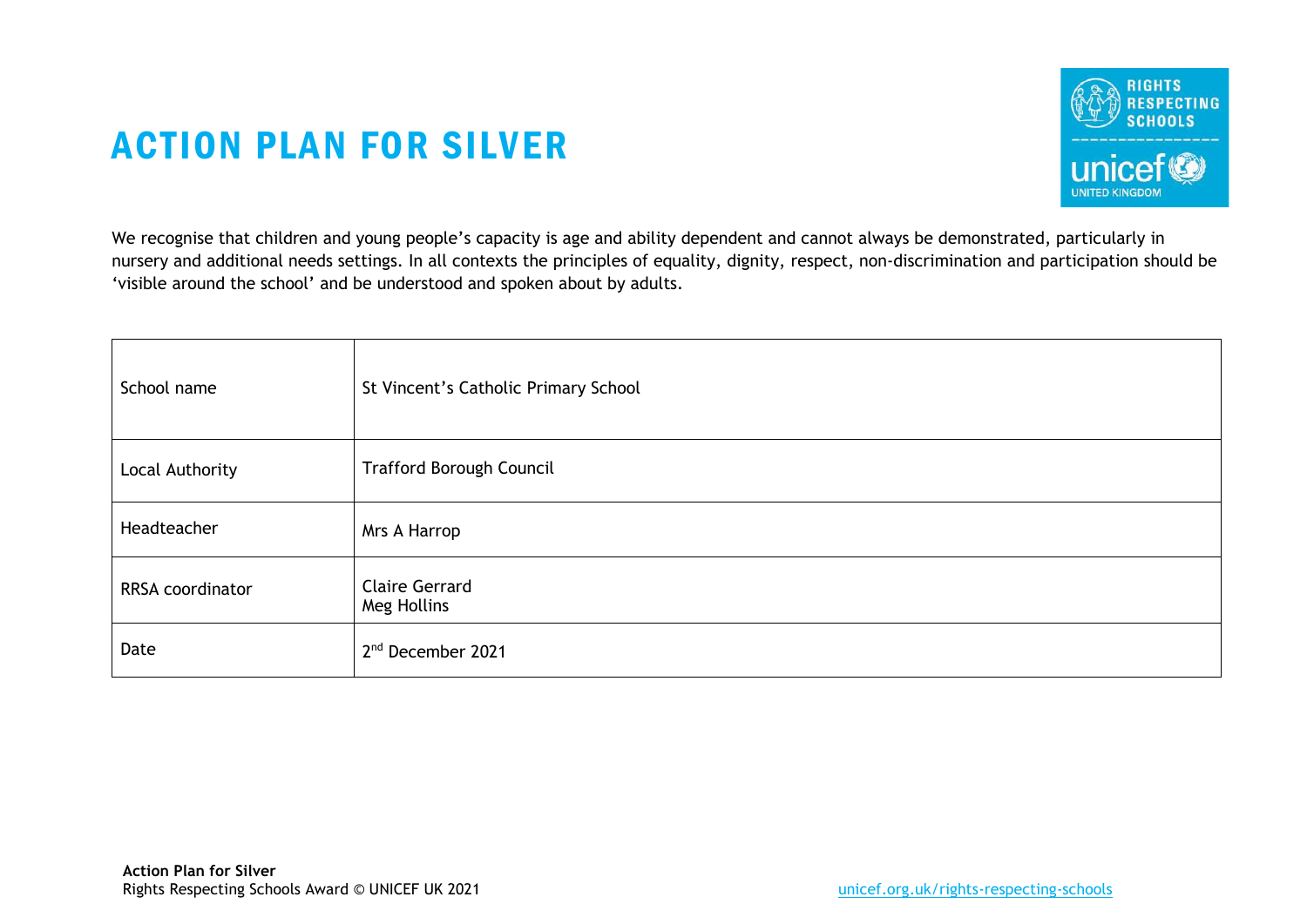## STRAND A: TEACHING AND LEARNING ABOUT RIGHTS

The United Nations Convention on the Rights of the Child (CRC) is made known to children, young people and adults who use this shared understanding to work for improved child well-being, school improvement, global justice and sustainable living.

| <b>OUTCOME</b>                                                                        | <b>AT SILVER</b>                                                                                                         | <b>RAG</b> | <b>ACTIONS - WHAT, WHO, WHEN</b>                                          |
|---------------------------------------------------------------------------------------|--------------------------------------------------------------------------------------------------------------------------|------------|---------------------------------------------------------------------------|
| 1. Children, young people and                                                         | Many children and young people are                                                                                       |            | Staff CPD- Twilight March 2022 CG/MH to introduce                         |
| the wider school community<br>know about and understand                               | familiar with a number of Articles of the<br>CRC and can talk about the rights they                                      |            | the convention and explain RRSA                                           |
| the UN Convention on the                                                              | enjoy.                                                                                                                   |            | All staff to be given a summary of UN convention on                       |
| Rights of the Child and can                                                           | Many children and young people know                                                                                      |            | the rights of the child (Jan 2022)                                        |
| describe how it impacts on<br>their lives and on the lives<br>of children everywhere. | rights are universal and unconditional;<br>the CRC applies to all children and young<br>people everywhere, all the time. |            | Steering group to receive training about children's<br>rights. (Feb 2022) |
|                                                                                       | Many children and young people                                                                                           |            | Steering group then to promote CRC                                        |
|                                                                                       | demonstrate an awareness of where and<br>why some children may not be able to<br>access their rights.                    |            | Hold whole school competition to design a RRS<br>Mascot.                  |
|                                                                                       | Adults and the wider school community<br>know about and understand the CRC.                                              |            | Linking the articles to our current 'Value of the<br>Term'                |
|                                                                                       |                                                                                                                          |            |                                                                           |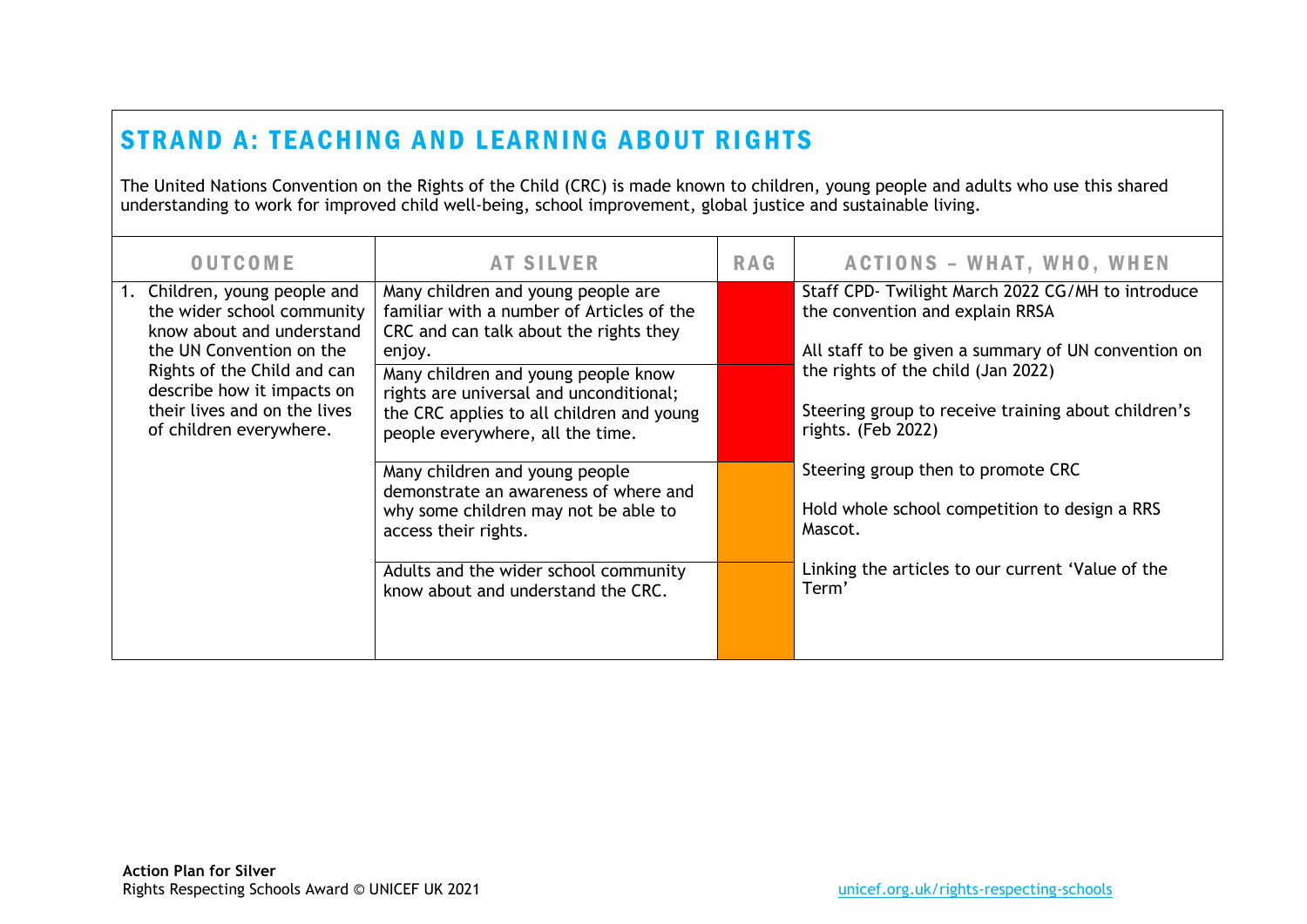## STRAND B: TEACHING AND LEARNING THROUGH RIGHTS - ETHOS AND **RELATIONSHIPS**

Actions and decisions affecting children are rooted, reviewed and resolved through rights. Children, young people and adults collaborate to develop and maintain a school community based on equality, dignity, respect, non-discrimination and participation; this includes learning and teaching in a way that respects the rights of both educators and learners and promotes well-being.

| <b>OUTCOME</b>                                                                                                        | <b>AT SILVER</b>                                                                                                                                                 | <b>RAG</b> | <b>ACTIONS - WHAT, WHO, WHEN</b>                                                                                              |
|-----------------------------------------------------------------------------------------------------------------------|------------------------------------------------------------------------------------------------------------------------------------------------------------------|------------|-------------------------------------------------------------------------------------------------------------------------------|
| In school children and young<br>2.<br>people enjoy the rights<br>enshrined in the United<br>Nations Convention on the | Many children and young people are able<br>to explain how school facilitates them to<br>enjoy a range of their rights.                                           |            | Introducing and embedding protected characteristics<br>mapping to the school curriculum.<br>Articles added to the newsletter  |
| Rights of the Child.                                                                                                  | Many children and young people and<br>adults describe how they and others act<br>to create a rights respecting<br>environment.                                   |            | To introduce Class Charters into the classrooms (MH<br>and CG pilot in the summer and roll out in<br>September 2022)          |
| Relationships are positive<br>3.<br>and founded on dignity and<br>a mutual respect for rights                         | Many children and young people speak<br>with confidence about how positive<br>relationships are encouraged.                                                      |            | PSHE Review in the Summer, review with RRS and<br>integrate articles.<br>Behaviour policy to be edited and linked to language |
|                                                                                                                       | Rights are used to clarify moral<br>developments and consider rights<br>respecting solutions.                                                                    |            | of rights respecting.                                                                                                         |
| 4. Children and young people<br>are safe and protected and<br>know what to do if they<br>need support.                | Many children and young people say they<br>feel in a safe environment at school and<br>can describe how their actions and those<br>of others contribute to this. |            |                                                                                                                               |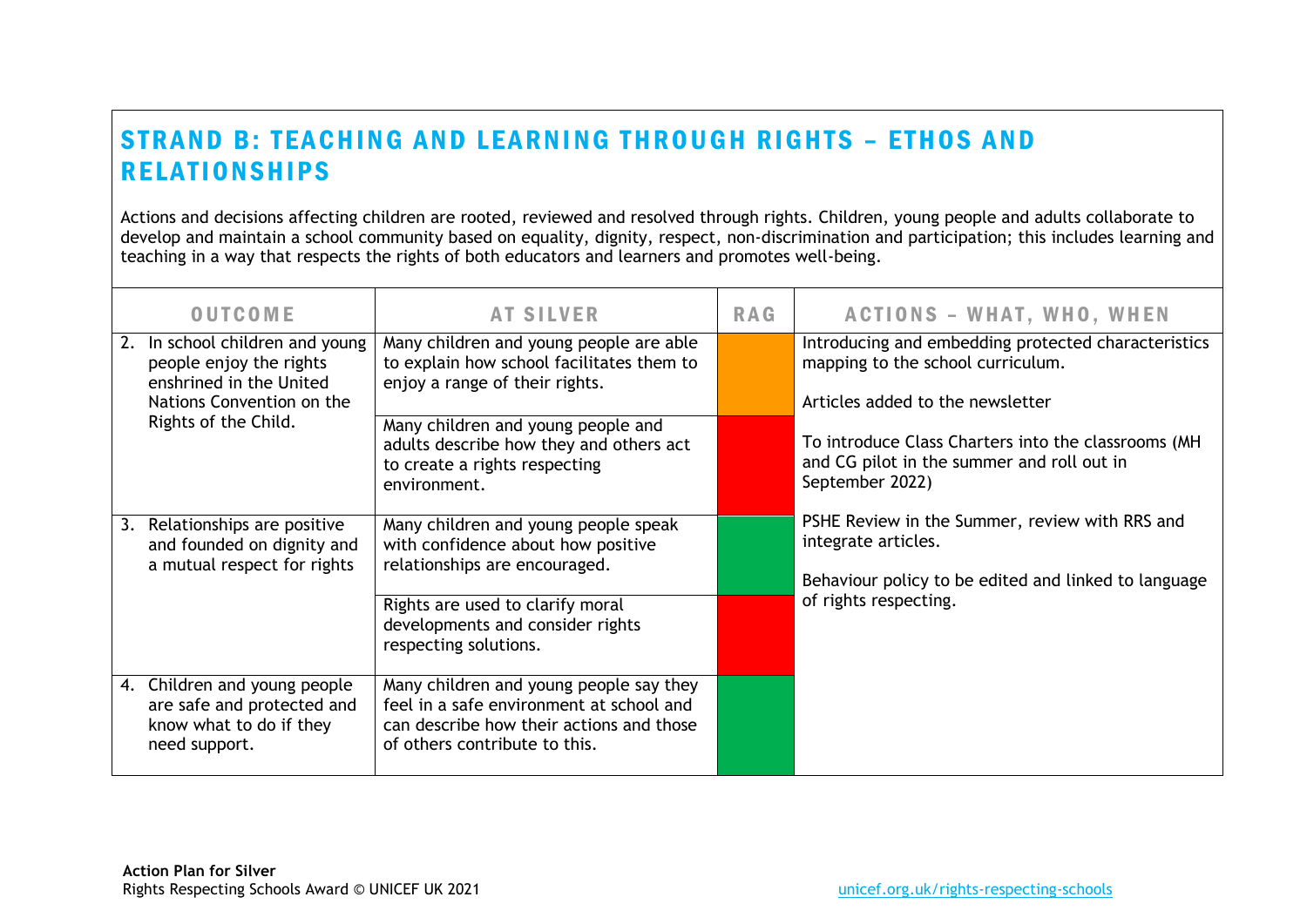|                                                                                                                   | Many children can describe what they<br>would do / who they would speak to if,<br>for any reason, they did not feel safe.                                                                                                                       |  |
|-------------------------------------------------------------------------------------------------------------------|-------------------------------------------------------------------------------------------------------------------------------------------------------------------------------------------------------------------------------------------------|--|
| 5. Children's social and<br>emotional wellbeing is a<br>priority. They learn to<br>develop healthy lifestyles.    | Many children can describe how the<br>school supports them with their health,<br>social and emotional needs.                                                                                                                                    |  |
| 6. Children and young people<br>are included and are valued<br>as individuals.                                    | Many children and young people can<br>describe they feel included and valued at<br>school and can describe how their actions<br>and those of others contribute to this.                                                                         |  |
| 7. Children and young people<br>value education and are<br>involved in making decisions<br>about their education. | Many children and young people speak<br>positively of school and of their learning.<br>The school can demonstrate broadly<br>positive attitudes to school by the<br>children for example through attendance<br>data and questionnaire feedback. |  |
|                                                                                                                   | Many adults explain how rights respecting<br>language shapes a positive learning<br>environment.                                                                                                                                                |  |
|                                                                                                                   | Many pupils understand and can talk<br>about the role they have in their learning.                                                                                                                                                              |  |